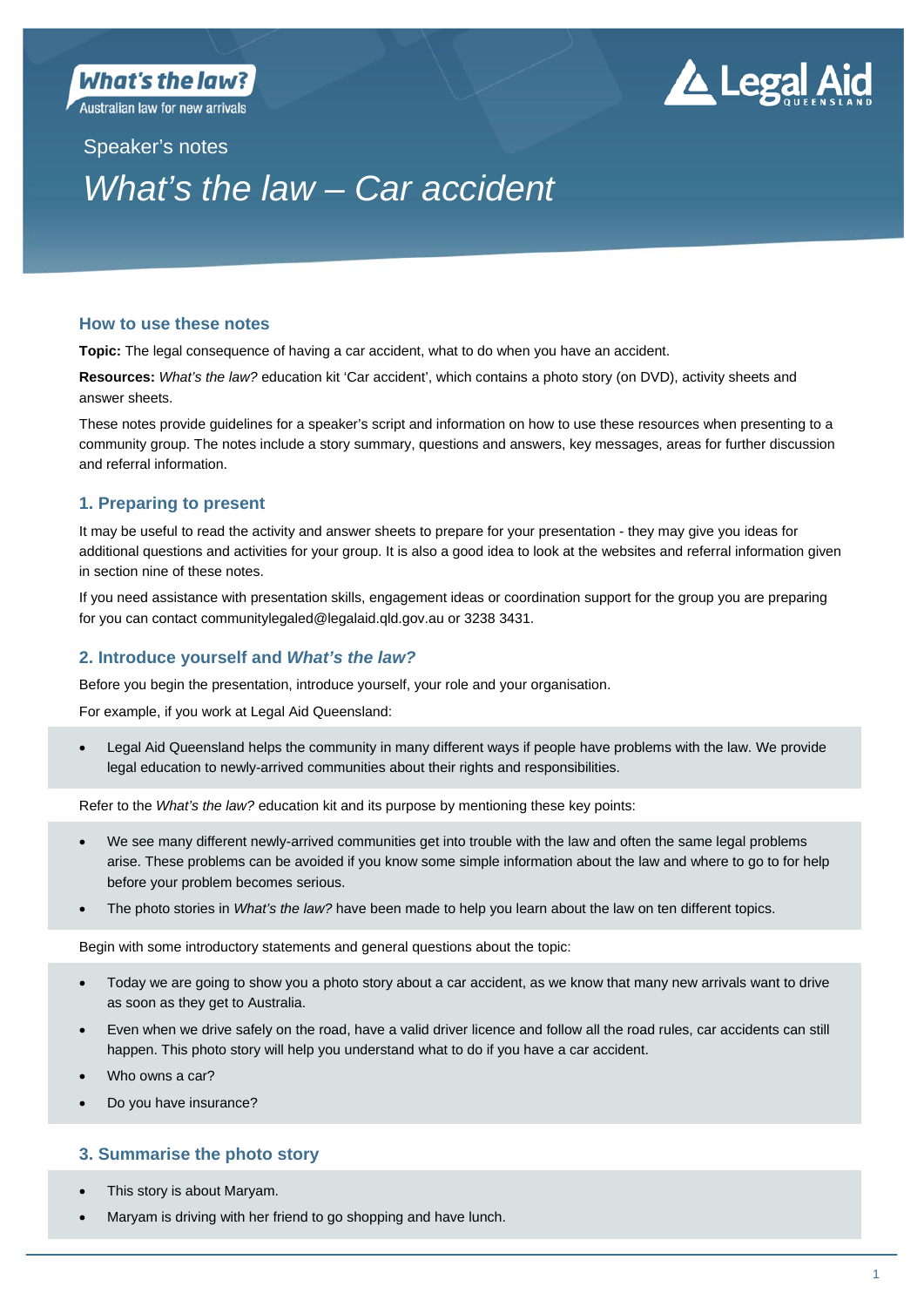- Maryam crashes into a car in front of her and damages both cars.
- Maryam receives a letter from the other driver's insurance company to pay \$2000 for the damage, but she does not have the money.

# **4. Ask questions**

To strengthen engagement with the photo story and develop the group's legal literacy, ask key questions before showing the story. This will encourage the group to watch actively and think about key messages.

While you are watching the story, think about the next three questions:

- **1) What should you do after you have an accident?**
- **2) What type of insurance pays for the damage to the car you have crashed into?**
- **3) Where can Maryam go for help with her problems of paying for the accident?**

# **5. Show the photo story**



# **6. Answer the questions**

Ask the same key questions after you show the story and allow for discussion to tease out the right answers.

#### **What should you do after you have an accident?**

- Regardless of how serious the accident is, you should stop.
- Stay calm and if anyone is injured call 000 for the ambulance.
- If anyone is injured, if the damage to the vehicles is significant, or if the property of anyone not present is damaged, you should call the police to attend or provide details to the nearest police station as soon as possible.
- You should also exchange names, addresses and car registration details. There is no need to discuss who was to blame for the accident.

#### **What type of insurance pays for the damage to the other car you have crashed into?**

- When you pay your registration for your car you automatically get compulsory third party insurance. This insurance pays for damage to people injured in an accident. It does not pay for car damage.
- Third party property insurance pays for damage to the other person's car. It is additional insurance and you must pay extra if you choose to have it.
- Comprehensive insurance is a separate insurance again. This insurance covers damage to both your car and the other person's car. It is more expensive.
- You can ask different insurance companies for their insurance options and prices so that you can compare the different costs. You will need to ask how much 'excess' you have to pay – this is the amount you must pay before the insurance company will pay for the rest of the damages.
- If you have no insurance and you have an accident you should get free legal advice.

#### **Where can Maryam go for help with her problems of paying for the accident?**

- If you have an accident and you don't have insurance, the other person's insurance company may contact you asking for you to pay the cost of damages to the other car.
- Call Legal Aid Queensland on 1300 65 11 88 if this happens.

# **7. Emphasise key messages**